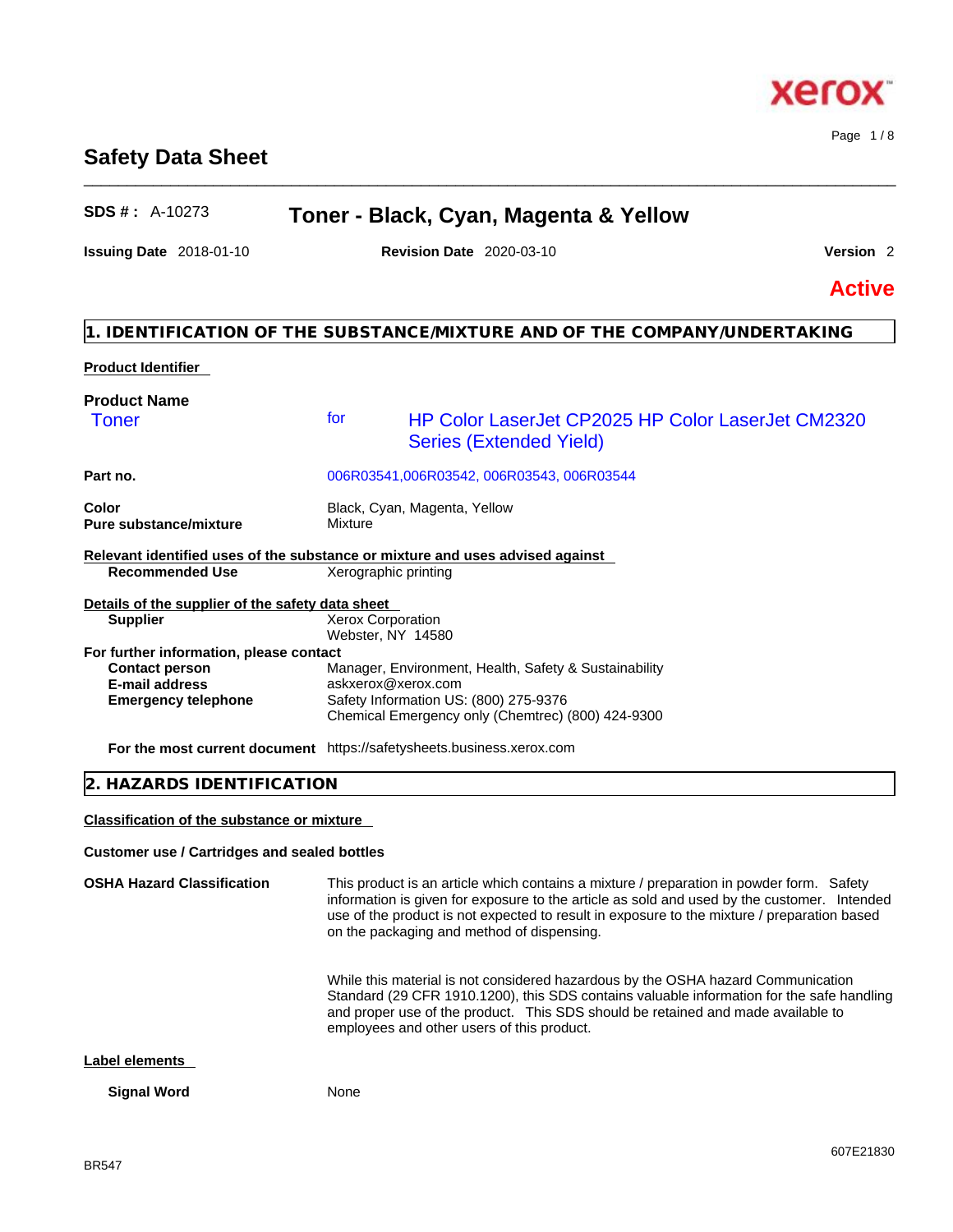# \_\_\_\_\_\_\_\_\_\_\_\_\_\_\_\_\_\_\_\_\_\_\_\_\_\_\_\_\_\_\_\_\_\_\_\_\_\_\_\_\_\_\_\_\_\_\_\_\_\_\_\_\_\_\_\_\_\_\_\_\_\_\_\_\_\_\_\_\_\_\_\_\_\_\_\_\_\_\_\_\_\_\_\_\_\_\_\_\_\_\_\_\_\_ **SDS # :** A-10273 **Toner - Black, Cyan, Magenta & Yellow** Page 2 / 8

| <b>Hazard Statements</b> | None required |
|--------------------------|---------------|
|                          |               |

# **Precautionary Statements** None required

#### **Other hazards**

Not a PBT according to REACH Annex XIII May form explosible dust-air mixture if dispersed

#### **3. COMPOSITION/INFORMATION ON INGREDIENTS**

#### **Mixtures**

| <b>Chemical Name</b>       | CAS No.     | Weight % | <b>Classification (Reg.</b><br>1272/2008) | <b>Hazard Statements</b> |
|----------------------------|-------------|----------|-------------------------------------------|--------------------------|
| Styrene acrylate copolymer | Proprietary | 70-80    |                                           |                          |
| Amorphous silica           | 7631-86-9   | $1 - 10$ |                                           | --                       |
| Magenta pigment            | Proprietary | $1 - 10$ |                                           |                          |
| Cyan pigment               | Proprietary | $1 - 10$ | $- -$                                     |                          |
| Carbon black               | 1333-86-4   | 1-10     | $- -$                                     | $- -$                    |
| Wax                        | Proprietary | 1-10     | $\overline{\phantom{m}}$                  | $- -$                    |
| Yellow pigment             | Proprietary | 1-10     | $\overline{\phantom{m}}$                  | $- -$                    |

"--" indicates no classification or hazard statements apply.

#### **4. FIRST AID MEASURES**

#### **Description of first-aid measures**

| <b>General advice</b> | For external use only. When symptoms persist or in all cases of doubt seek medical advice.    |
|-----------------------|-----------------------------------------------------------------------------------------------|
|                       | Show this material safety data sheet to the doctor in attendance.                             |
| Eye contact           | Immediately flush with plenty of water. After initial flushing, remove any contact lenses and |
|                       | continue flushing for at least 15 minutes                                                     |
| <b>Skin contact</b>   | Wash skin with soap and water                                                                 |
| <b>Inhalation</b>     | Move to fresh air                                                                             |
| Ingestion             | Rinse mouth with water and afterwards drink plenty of water or milk                           |
|                       |                                                                                               |

#### **Most important symptoms and effects, both acute and delayed**

| <b>Acute toxicity</b>                |                                                                                  |  |
|--------------------------------------|----------------------------------------------------------------------------------|--|
| Eyes                                 | No known effect                                                                  |  |
| <b>Skin</b>                          | No known effect                                                                  |  |
| <b>Inhalation</b>                    | No known effect                                                                  |  |
| Ingestion                            | No known effect                                                                  |  |
| Main symptoms                        | Overexposure may cause:<br>mild respiratory irritation similar to nuisance dust. |  |
| <b>Aggravated Medical Conditions</b> | None under normal use conditions                                                 |  |
|                                      | Indication of immediate medical attention and special treatment needed           |  |

#### **Protection of first-aiders** No special protective equipment required **Notes to physician** Treat symptomatically

#### **5. FIRE-FIGHTING MEASURES**

**Extinguishing media**  Use water spray or fog; do not use straight streams, Foam **Unsuitable extinguishing media** Do not use a solid water stream as it may scatterand spread fire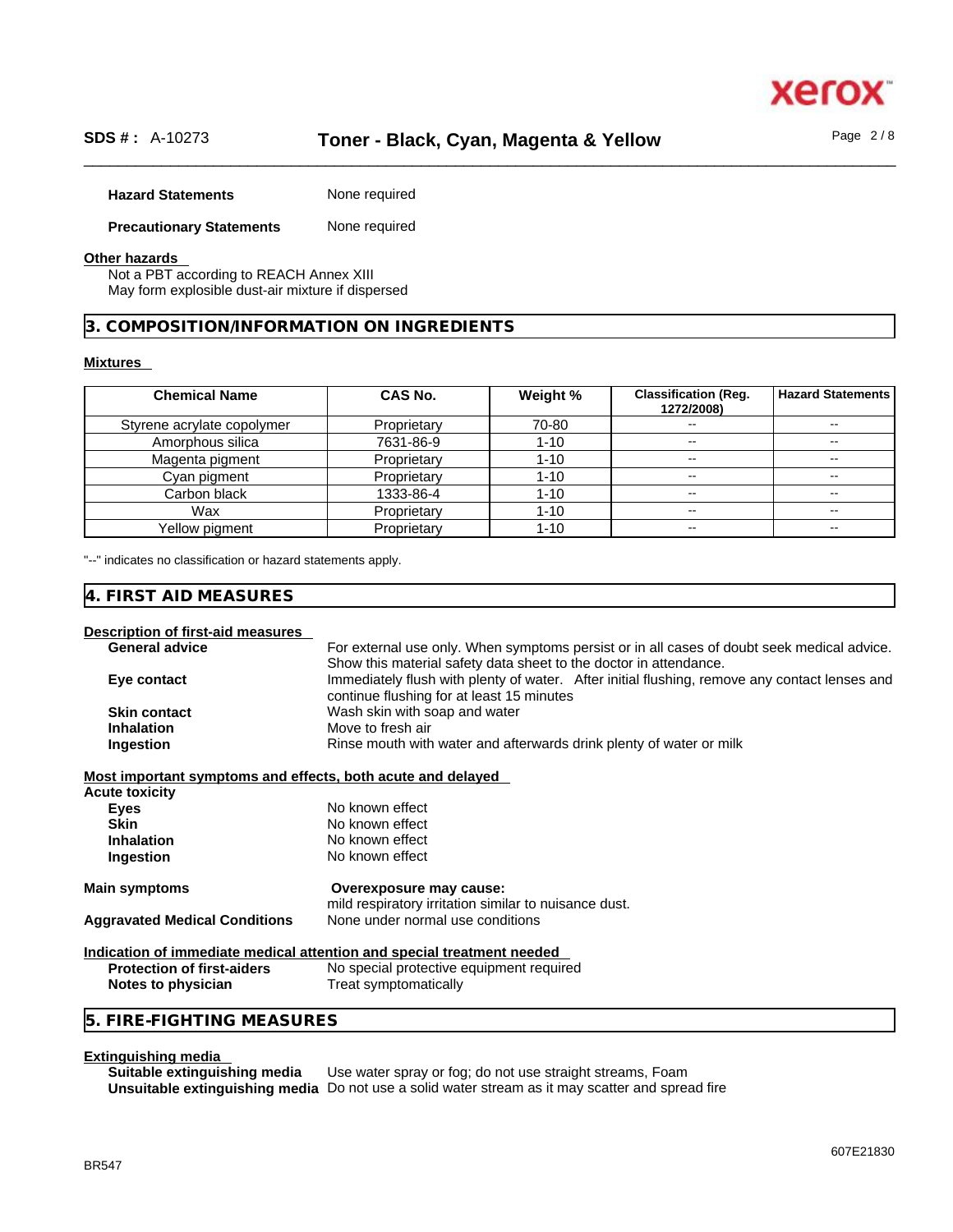

#### **Special hazards arising from the substance or mixture**

Fine dust dispersed in air, in sufficient concentrations, and in the presence of an ignition source is a potential dust explosion hazard

#### **Hazardous combustion products**

Hazardous decomposition products due to incomplete combustion, Carbon oxides, Nitrogen oxides (NOx)

#### **Advice for fire-fighters**

In the event of fire and/or explosion do not breathe fumes. Wear fire/flame resistant/retardant clothing. Use self-contained pressure-demand breathing apparatus if needed to prevent exposure to smoke or airborne toxins. Wear self-contained breathing apparatus and protective suit

#### **Other information**

| .            |                                         |  |
|--------------|-----------------------------------------|--|
| Flammability | Not flammable. Will not readily ignite. |  |
| Flash point  | Not applicable                          |  |
|              |                                         |  |

#### **6. ACCIDENTAL RELEASE MEASURES**

**Personal precautions, protective equipment and emergency procedures** Avoid breathing dust

**Environmental precautions** 

No special environmental precautions required

#### **Methods and material for containment and cleaning up**

**Methods for containment** Prevent dust cloud

**Methods for cleaning up** Use a vacuum cleaner to remove excess, then wash with COLD water. Hot water fuses the toner making it difficult to remove

#### **Reference to other sections**

The environmental impact of this product has not been fully investigated However, this preparation is not expected to present significant adverse environmental effects.

**7. HANDLING AND STORAGE** 

#### **Precautions for safe handling**

Advice on safe handling **Handle** in accordance with good industrial hygiene and safety practice, Avoid dust accumulation in enclosed space, Prevent dust cloud

**Hygiene measures** None under normal use conditions

#### **Conditions for safe storage, including any incompatibilities**

**Technical measures and storage conditions**

Keep container tightly closed in a dry and well-ventilated place, Store at room temperature

**Incompatible products** None

**Specific end uses** 

Xerographic printing

#### **8. EXPOSURE CONTROLS/PERSONAL PROTECTION**

**Control parameters Exposure Limits**

**ACGIH TLV TWA** 10 mg/m<sup>3</sup> (inhalable particles)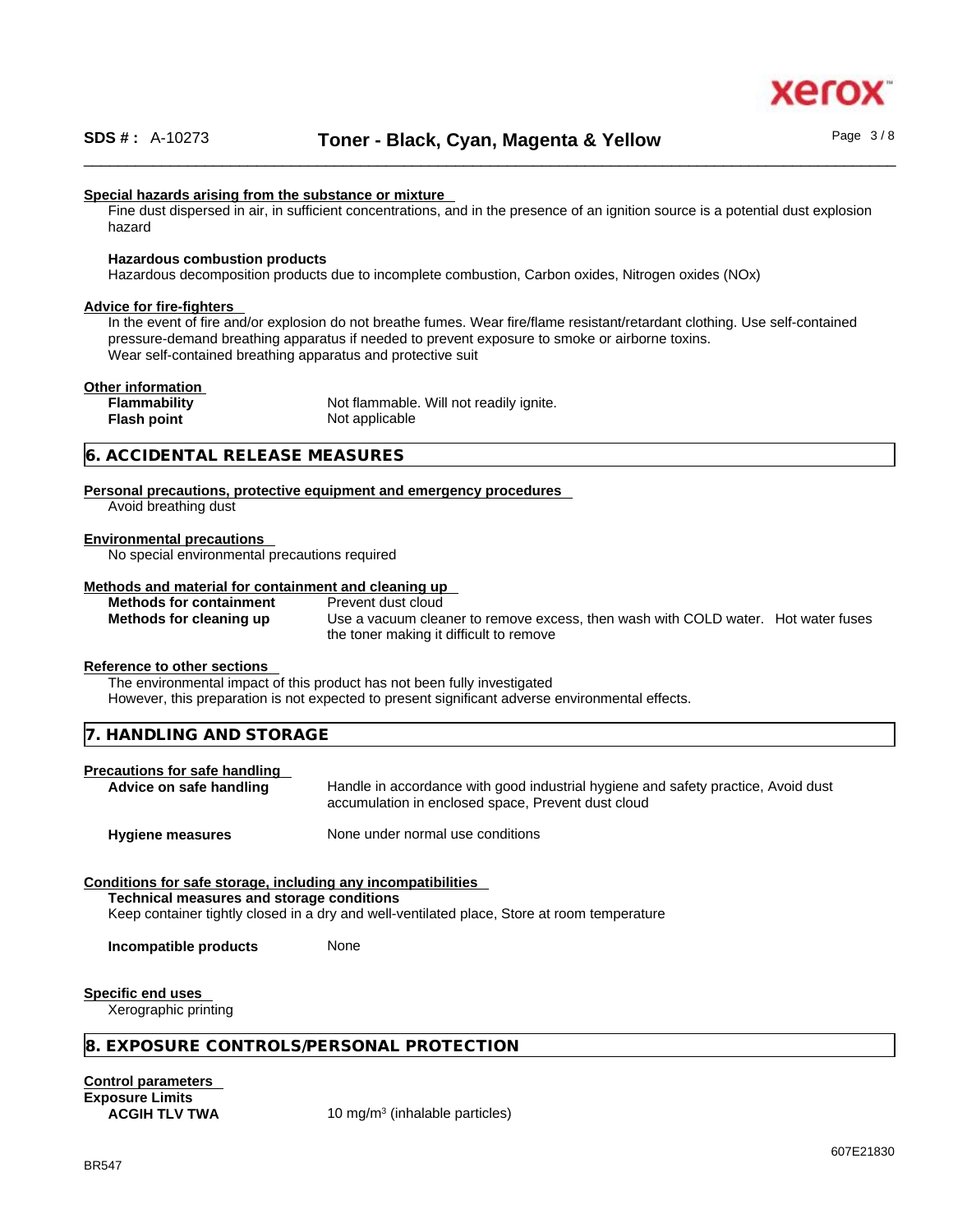

| <b>ACGIH TLV TWA</b>        | 3 mg/m <sup>3</sup> (respirable dust)  |
|-----------------------------|----------------------------------------|
| <b>OSHA PEL TWA</b>         | 15 mg/m <sup>3</sup> (total dust)      |
| <b>OSHA PEL TWA</b>         | 5 mg/m <sup>3</sup> (respirable dust)  |
| <b>Xerox Exposure Limit</b> | $2.5 \text{ mg/m}^3$ (total dust)      |
| <b>Xerox Exposure Limit</b> | $0.4 \text{ mg/m}^3$ (respirable dust) |

#### **Component Information**

| <b>Chemical Name</b> | <b>ACGIH TLV</b>          | <b>OSHA PEL</b>                      |
|----------------------|---------------------------|--------------------------------------|
| oiament ו<br>∨anٽ    | TWA:<br>ma/m <sup>3</sup> |                                      |
| Carbon black         | TWA: 3<br>⊦ma/mª          | $TIMA \cdot 35$<br>ma/m <sup>3</sup> |

**Controls** 

**Exposure controls**<br> **Engineering measures** 

**None under normal use conditions** 

# **Individual protection measures, such as personal protective equipment (PPE)**

**Eye/Face protection**<br> **Exercise 2** No special protective equipment required<br>
No special protective equipment required No special protective equipment required **Skin and body protection** No special protective equipment required **Respiratory protection** No special protective equipment required. **Respiratory protection** No special protective equipment required.<br> **Thermal hazards** None under normal processing **None under normal processing** 

#### **Environmental Exposure Controls**

**Environmental Exposure** Keep out of drains, sewers, ditches and waterways

### **9. PHYSICAL AND CHEMICAL PROPERTIES**

#### **Information on basic physical and chemical properties**

| Appearance<br><b>Physical state</b><br>Color                                                                                                                      | Powder<br>Solid<br>Black, Cyan, Magenta, Yellow                     |                                                                                                                                                                                       | Odor<br><b>Odor threshold</b><br>рH | Faint<br>Not applicable<br>Not applicable                                                    |
|-------------------------------------------------------------------------------------------------------------------------------------------------------------------|---------------------------------------------------------------------|---------------------------------------------------------------------------------------------------------------------------------------------------------------------------------------|-------------------------------------|----------------------------------------------------------------------------------------------|
| <b>Flash point</b>                                                                                                                                                |                                                                     | Not applicable                                                                                                                                                                        |                                     |                                                                                              |
| <b>Melting / Freezing Point</b><br><b>Boiling point/range</b><br>Softening point                                                                                  |                                                                     | Not applicable<br>Not applicable<br>49 - 60 °C                                                                                                                                        | 120 - 140 °F                        |                                                                                              |
| <b>Evaporation rate</b><br><b>Flammability</b>                                                                                                                    | <b>Flammability Limits in Air</b>                                   | Not applicable<br>Not flammable. Will not readily ignite.<br>Not applicable                                                                                                           |                                     |                                                                                              |
| Vapor pressure<br>Vapor density<br><b>Specific gravity</b><br><b>Water solubility</b><br><b>Partition coefficient</b><br>Viscosity<br><b>Explosive properties</b> | <b>Autoignition temperature</b><br><b>Decomposition temperature</b> | Not applicable<br>Not applicable<br>-1<br>$\sim$<br>Negligible<br>Not applicable<br>Not applicable<br>Not determined<br>Not applicable<br>source is a potential dust explosion hazard |                                     | Fine dust dispersed in air, in sufficient concentrations, and in the presence of an ignition |
| <b>Oxidizing properties</b>                                                                                                                                       |                                                                     | Not applicable                                                                                                                                                                        |                                     |                                                                                              |
|                                                                                                                                                                   |                                                                     |                                                                                                                                                                                       |                                     |                                                                                              |

#### **Other information**

None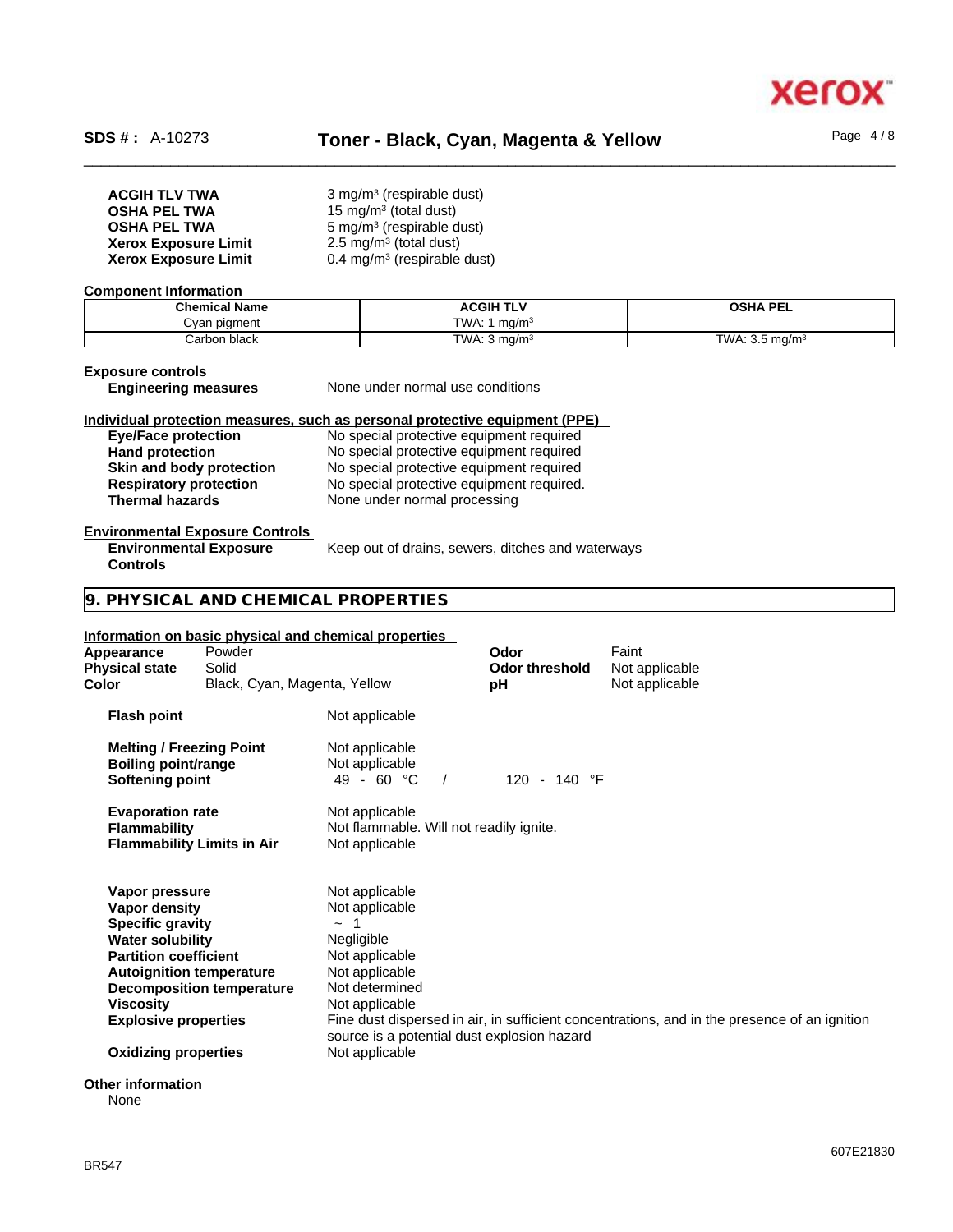### **10. STABILITY AND REACTIVITY**

#### **Reactivity**

No dangerous reaction known under conditions of normal use

#### **Chemical stability**

Stable under normal conditions.

#### **Possibility of hazardous reactions**

**Hazardous reactions** None under normal processing **Hazardous polymerization** Hazardous polymerization does not occur

#### **Conditions to avoid**

Prevent dust cloud, Fine dust dispersed in air, in sufficient concentrations, and in the presence of an ignition source is a potential dust explosion hazard

#### **Incompatible Materials**

None

#### **Hazardous decomposition products**

None under normal use

#### **11. TOXICOLOGICAL INFORMATION**

*The toxicity data noted below is based on the test results of similar reprographic materials.* 

#### **Information on toxicological effects**

| Acute toxicity             |                                       |  |
|----------------------------|---------------------------------------|--|
| <b>Product Information</b> |                                       |  |
| <b>Irritation</b>          | No skin irritation, No eye irritation |  |
| Oral LD50                  | $> 5$ g/kg (rat)                      |  |
| Dermal LD50                | $> 5$ g/kg (rabbit)                   |  |
| <b>LC50 Inhalation</b>     | $> 5$ mg/L (rat, 4 hr)                |  |

#### **Component Information**

| <b>Chemical Name</b> | LC50 Inhalation        | Dermal LD50            | Oral LD50           |
|----------------------|------------------------|------------------------|---------------------|
| Amorphous silica     | Rat 1 h<br>$>2.2$ ma/L | $>2000$ mg/kg (Rabbit) | $>5000$ mg/kg (Rat) |
| Magenta pigment      |                        | (Rabbit)<br>3 g/kg     | $'$ Rat)<br>23 g/kg |
| Cyan pigment         |                        |                        | 10000 mg/kg (Rat)   |
| Carbon black         |                        | Rabbit<br>3 g/kg       | 15400 mg/kg (Rat)   |

# **Chronic toxicity**

| <b>Sensitization</b>        |
|-----------------------------|
| <b>Neurological Effects</b> |
| <b>Target organ effects</b> |

No sensitization responses were observed **No information available None known** 

#### **CMR Effects**

| <b>Mutagenic effects</b>           | Not mutagenic in AMES Test                                                |             |    |  |
|------------------------------------|---------------------------------------------------------------------------|-------------|----|--|
| <b>Reproductive toxicity</b>       | This product does not contain any known or suspected reproductive hazards |             |    |  |
| Carcinogenicity                    | See "Other Information" in this section.                                  |             |    |  |
| <b>Chemical Name</b><br><b>NTP</b> |                                                                           | <b>IARC</b> |    |  |
| Carbon black                       |                                                                           |             | 2B |  |

#### **Other information**

The IARC (International Agency for Research on Cancer) has listed carbon black as "possibly carcinogenic to humans". However, Xerox has concluded that the presence of carbon black in this mixture does not present a health hazard. The IARC classification is based on studies evaluating pure, "free" carbon black. In contrast, toner is a formulation composed of specially prepared polymer and a small amount of carbon black (or other pigment). In the process of making toner, the small amount of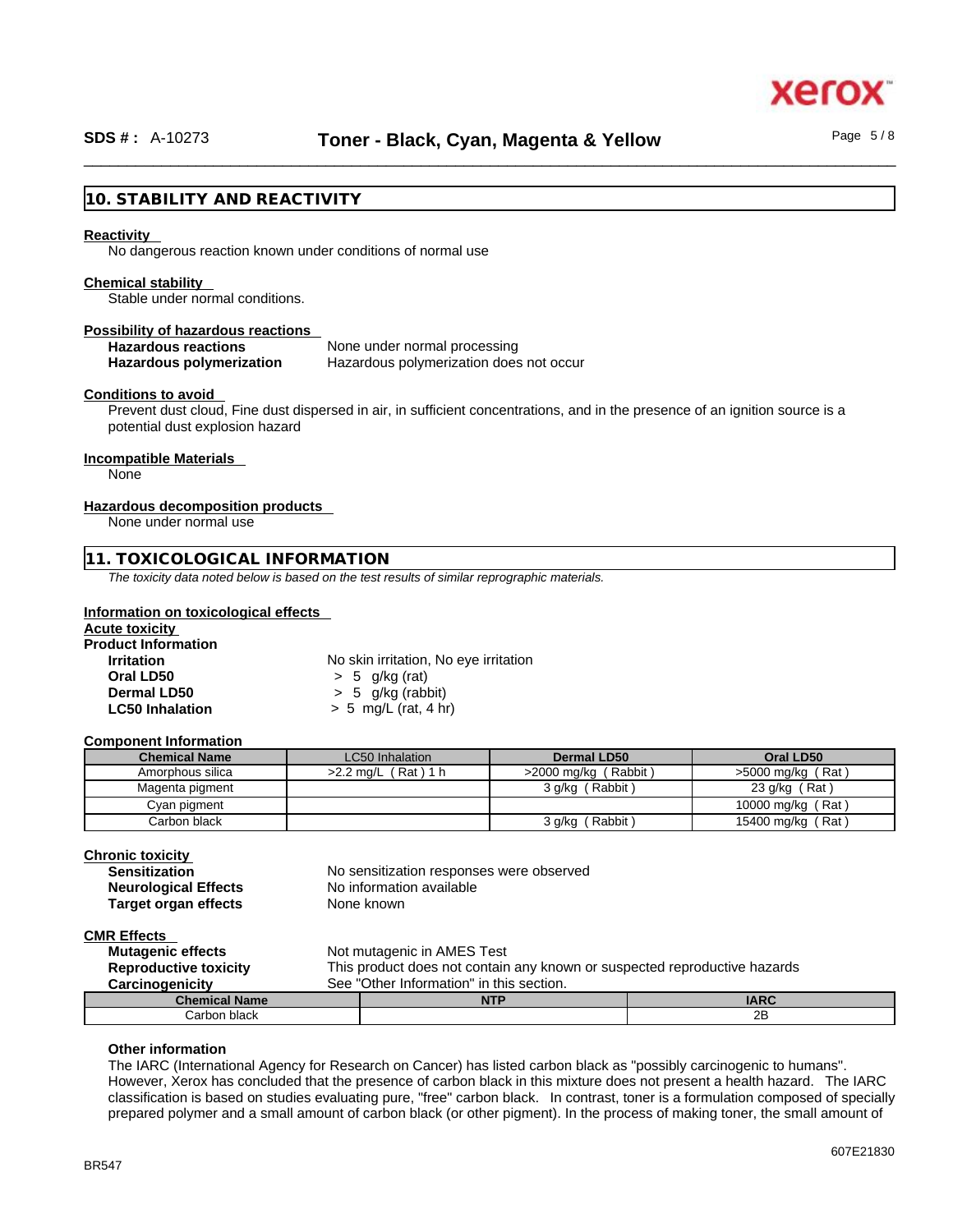

# \_\_\_\_\_\_\_\_\_\_\_\_\_\_\_\_\_\_\_\_\_\_\_\_\_\_\_\_\_\_\_\_\_\_\_\_\_\_\_\_\_\_\_\_\_\_\_\_\_\_\_\_\_\_\_\_\_\_\_\_\_\_\_\_\_\_\_\_\_\_\_\_\_\_\_\_\_\_\_\_\_\_\_\_\_\_\_\_\_\_\_\_\_\_ **SDS # :** A-10273 **Toner - Black, Cyan, Magenta & Yellow** Page 6 / 8

carbon black becomes encapsulated within a matrix. Xerox has performed extensive testing of toner, including a chronic bioassay (test for potential carcinogenicity). Exposure to toner did not produce evidence of cancer in exposed animals. The results were submitted to regulatory agencies and published extensively.

#### **Other toxic effects**

| <b>Aspiration Hazard</b> | Not applicable |
|--------------------------|----------------|
| Other adverse effects    | None known     |

#### **11.2 Information on other hazards**

**Endocrine disrupting properties** No information available

#### **12. ECOLOGICAL INFORMATION**

#### **Toxicity**

On available data, the mixture / preparation is not harmful to aquatic life

#### **Component Information**

| <b>Chemical Name</b> | <b>Toxicity to algae</b>                                   | <b>Toxicity to fish</b>                   | <b>Toxicity to</b><br>microorganisms | Toxicity to daphnia and<br>other aquatic invertebrates |
|----------------------|------------------------------------------------------------|-------------------------------------------|--------------------------------------|--------------------------------------------------------|
| Amorphous silica     | 440 mg/L EC50 72 h<br>(Pseudokirchneriella<br>subcapitata) | LC50= 5000 mg/L<br>Brachydanio rerio 96 h |                                      | $EC50 = 7600$ mg/L 48 h                                |
| Carbon black         |                                                            |                                           |                                      | $EC50 > 5600$ mg/L 24 h                                |

#### **Persistence and degradability**

Not readily biodegradable

#### **Bioaccumulative potential**

Bioaccumulation is unlikely

#### **Mobility in soil**

Insoluble in water

#### **Component Information**

| Chemical<br><b>Name</b> | log Pow    |  |
|-------------------------|------------|--|
| piament<br>`van         | v.c<br>- - |  |

#### **Results of PBT and vPvB assessment**

This substance is not considered to be persistent, bioaccumulating nor toxic (PBT)

#### **Endocrine disrupting properties**

The environmental impact of this product has not been fully investigated However, this preparation is not expected to present significant adverse environmental effects.

#### **Other adverse effects**

The environmental impact of this product has not been fully investigated. However, this preparation is not expected to present significant adverse environmental effects.

| 13. DISPOSAL CONSIDERATIONS                              |                                                                                                                                                                             |  |
|----------------------------------------------------------|-----------------------------------------------------------------------------------------------------------------------------------------------------------------------------|--|
| Waste treatment methods<br><b>Waste Disposal Methods</b> | Can be landfilled or incinerated, when in compliance with local regulations<br>If incineration is to be carried out, care must be exercised to prevent dust clouds forming. |  |
| Contaminated packaging                                   | No special precautions are needed in handling this material                                                                                                                 |  |
| Other information                                        | Although toner is not an aquatic toxin, microplastics may be a physical hazard to aquatic life                                                                              |  |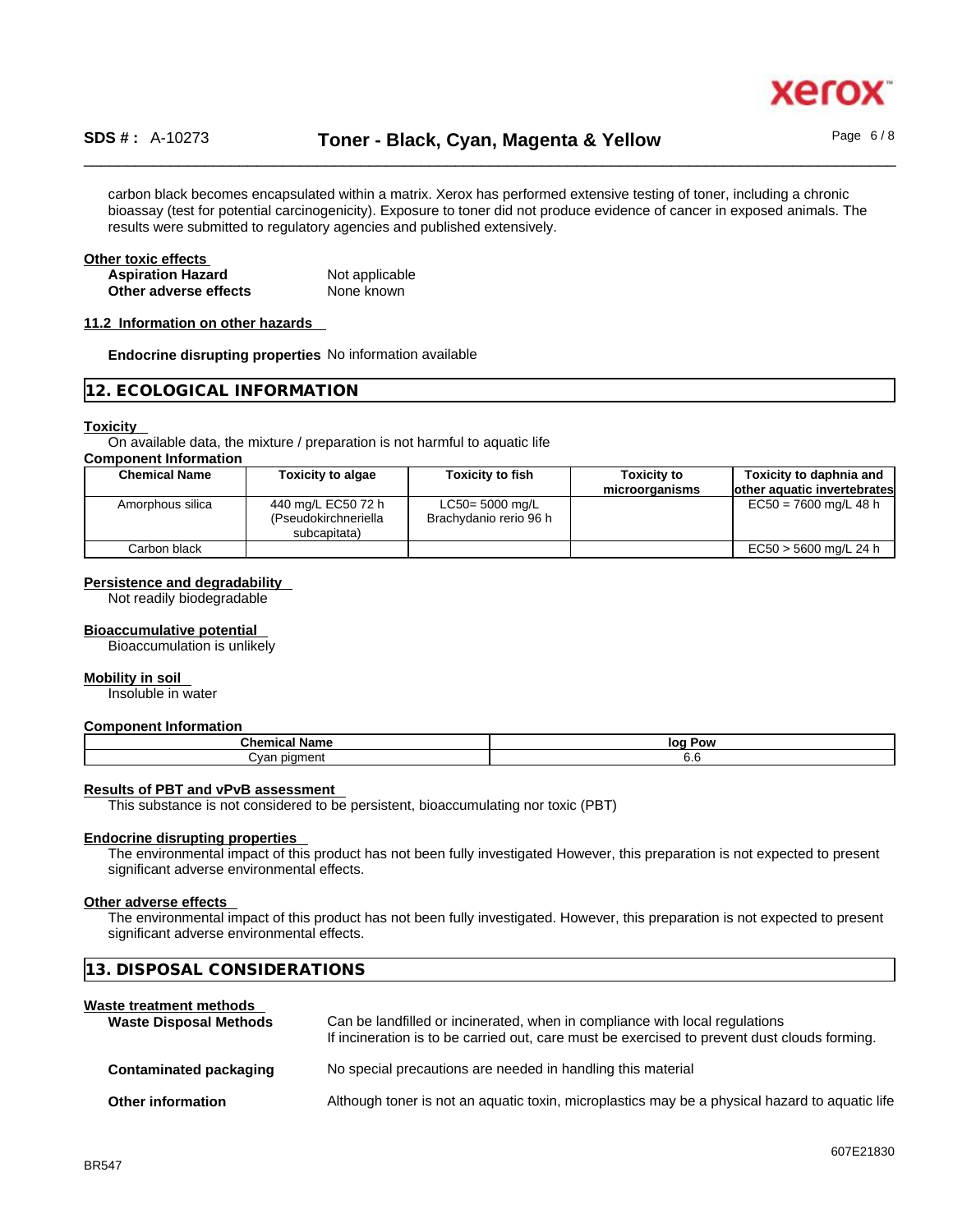

and should not be allowed to enter drains, sewers, or waterways.

### **14. TRANSPORT INFORMATION**

This material is not subject to regulation as a hazardous material for shipping

## **15. REGULATORY INFORMATION**

#### **Safety, health and environmental regulations/legislation specific for the substance or mixture**

#### **OSHA Regulatory Status**

This product is an article which contains a mixture / preparation in powder form. Safety information is given for exposure to the article as sold and used by the customer. Intended use of the product is not expected to result in exposure to the mixture / preparation based on the packaging and method of dispensing.

While this material is not considered hazardous by the OSHA hazard Communication Standard (29 CFR 1910.1200), this SDS contains valuable information for the safe handling and proper use of the product. This SDS should be retained and made available to employees and other users of this product.

#### **Canada**

This product has been classified in accordance with the hazard criteria of the Hazardous Products Regulations (HPR), and the SDS contains all the information required by the HPR.

#### **International Inventories**

| <b>TSCA</b>     | Complies |
|-----------------|----------|
| <b>DSL/NDSL</b> | Complies |

# **U.S. Federal Regulations**

#### **SARA 313**

Section 313 of Title III of the Superfund Amendments and Reauthorization Act of 1986 (SARA). This product does not contain any chemicals which are subject to the reporting requirements of the Act and Title 40 of the Code of Federal Regulations, Part 372 **Clean Water Act**

This product is not regulated as a pollutant pursuant to the Clean Water Act (40 CFR 122.21 and 40 CFR 122.42).

#### **Clean Air Act,Section 112 Hazardous Air Pollutants (HAPs) (see 40 CFR 61)**

This product is not regulated as a hazardous air pollutant (HAPS) under Section 112 of the Clean Air Act Amendments of 1990. **CERCLA**

This material, as supplied, does not contain any substances regulated as hazardous substances under the Comprehensive Environmental Response Compensation and Liability Act (CERCLA) (40 CFR 302) or the Superfund Amendments and Reauthorization Act (SARA) (40 CFR 355). There may be specific reporting requirements at the local, regional, or state level pertaining to releases of this material

#### **US State Regulations**

#### **California Proposition 65**

Carbon black is regulated under California Proposition 65 only if in the form of "airborne, unbound particles of respirable size". Toner products do not contain carbon black in the form of "airborne, unbound particles of respirable size". Therefore, the requirements of Proposition 65 do not apply to this product.

| . .<br>Chemical<br>Name         | CAS<br>.No                    | <b>GF</b><br>California<br>Pron.<br>. UJ |
|---------------------------------|-------------------------------|------------------------------------------|
| Carbor<br>hlook<br><b>DIACK</b> | $\sim$<br>0C<br>3-80-4<br>ບບບ | Jarcınoqen<br>∵اα                        |

#### **U.S. State Right-to-Know Regulations**

Although this product contains substances included in some U.S. State Right-to-Know regulations, the particles are bound in a unique matrix and, therefore, the product does not pose any specific hazard.

#### **16. OTHER INFORMATION**

| <b>Issuing Date</b>  | 2018-01-10 |
|----------------------|------------|
| <b>Revision Date</b> | 2020-03-10 |